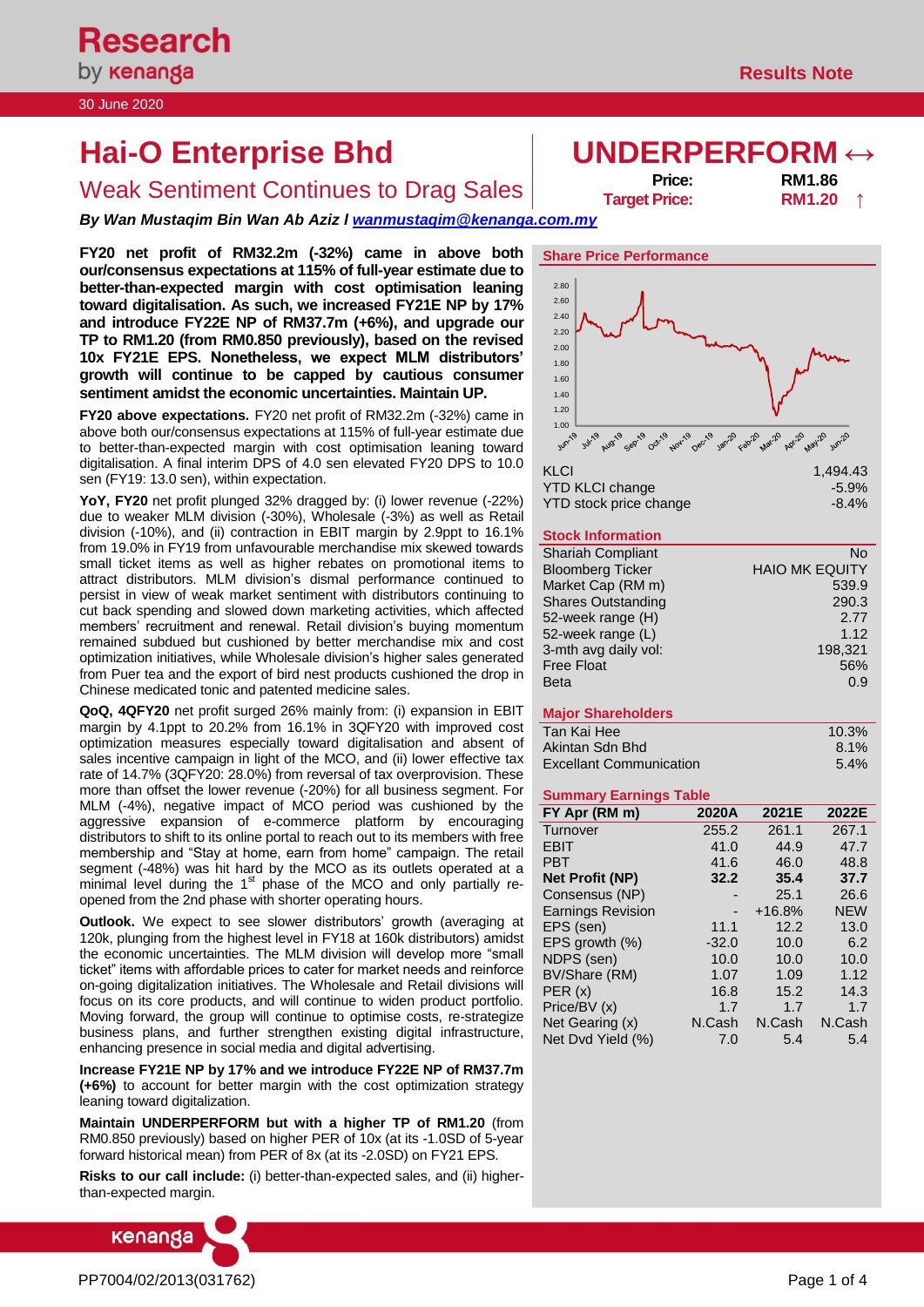# **Results Highlights**

|                    | 4Q          | 3Q          | QoQ      | 4Q          | YoY      | 12M         | 12M         | YoY      |
|--------------------|-------------|-------------|----------|-------------|----------|-------------|-------------|----------|
| FY Apr (RM m)      | <b>FY20</b> | <b>FY20</b> | Chq      | <b>FY19</b> | Chq      | <b>FY20</b> | <b>FY19</b> | Chq      |
| Turnover           | 53.7        | 67.0        | $-19.9%$ | 69.9        | $-23.2%$ | 255.2       | 328.4       | $-22.3%$ |
| <b>EBIT</b>        | 10.8        | 10.8        | 0.2%     | 13.6        | $-20.2%$ | 41.0        | 62.4        | $-34.3%$ |
| <b>PBT</b>         | 10.9        | 11.0        | $-0.9%$  | 13.9        | $-21.6%$ | 41.6        | 63.5        | $-34.5%$ |
| <b>Taxation</b>    | $-1.6$      | $-3.1$      | $-48.0%$ | $-4.0$      | $-60.4%$ | $-9.6$      | $-16.4$     | $-41.2%$ |
| Net Profit (NP)    | 9.6         | 7.6         | 25.9%    | 10.0        | $-4.5%$  | 32.2        | 47.4        | $-32.0%$ |
| EPS (sen)          | 3.3         | 2.6         | 25.9%    | 3.5         | $-4.5%$  | 11.1        | 16.4        | $-32.0%$ |
|                    |             |             |          |             |          |             |             |          |
| <b>EBIT</b> margin | 20.2%       | 16.1%       |          | 19.4%       |          | 16.1%       | 19.0%       |          |
| PBT margin         | 20.3%       | 16.4%       |          | 19.8%       |          | 16.3%       | 19.3%       |          |
| NP margin          | 17.8%       | 11.3%       |          | 14.3%       |          | 12.6%       | 14.4%       |          |
| Effective tax rate | 14.7%       | 28.0%       |          | 29.1%       |          | 23.1%       | 25.8%       |          |
|                    |             |             |          |             |          |             |             |          |

*Source: Bursa Announcement, Kenanga Research*

# **Segmental Breakdown**

|                      | 4Q          | 3Q          | QoQ      | 4Q          | YoY       | 12M         | <b>12M</b>  | YoY      |
|----------------------|-------------|-------------|----------|-------------|-----------|-------------|-------------|----------|
| FY Apr (RM m)        | <b>FY20</b> | <b>FY20</b> | Chg      | <b>FY19</b> | Chq       | <b>FY20</b> | <b>FY19</b> | Chg      |
| - MLM                | 35.3        | 36.8        | $-4.2%$  | 47.4        | $-25.6%$  | 156.7       | 224.9       | $-30.3%$ |
| - Wholesale          | 10.8        | 16.7        | $-35.6%$ | 12.0        | $-10.2%$  | 57.4        | 58.9        | $-2.5%$  |
| - Retail             | 6.5         | 12.5        | $-47.9%$ | 9.6         | $-32.3%$  | 36.7        | 40.6        | $-9.5%$  |
| - Others             | 1.2         | 1.0         | 12.1%    | 1.0         | 22.5%     | 4.3         | 4.0         | 7.7%     |
| <b>Group Revenue</b> | 53.7        | 67.0        | $-19.9%$ | 69.9        | $-23.2%$  | 255.2       | 328.4       | $-22.3%$ |
| - MLM                | 10.3        | 7.2         | 42.3%    | 10.2        | 0.8%      | 32.0        | 46.5        | $-31.0%$ |
| - Wholesale          | $-0.1$      | 2.5         | $>100\%$ | 1.3         | $-106.1%$ | 5.2         | 10.2        | $-49.0%$ |
| - Retail             | $-0.8$      | 0.9         | $>100\%$ | 0.4         | $-286.0%$ | 0.1         | 0.8         | $-83.3%$ |
| - Others             | 0.7         | 0.2         | 201.7%   | 1.1         | $-31.6%$  | 3.3         | 4.3         | $-23.9%$ |
| - Elimination        | 0.7         | $-0.1$      | $>100\%$ | 0.6         | 19.0%     | 0.3         | 0.6         | $-43.2%$ |
| <b>Group EBIT</b>    | 10.8        | 10.8        | 0.2%     | 13.6        | $-20.1%$  | 41.0        | 62.4        | $-34.3%$ |
| - MLM                | 29.1%       | 19.6%       |          | 21.5%       |           | 20.4%       | 20.7%       |          |
| - Wholesale          | $-0.8%$     | 15.0%       |          | 11.2%       |           | 9.1%        | 17.3%       |          |
| - Retail             | $-11.7%$    | 7.3%        |          | 4.3%        |           | 0.4%        | 2.1%        |          |
| <b>EBIT Margin</b>   | 20.2%       | 16.1%       |          | 19.4%       |           | 16.1%       | 19.0%       |          |

*Source: Bursa Announcement, Kenanga Research*

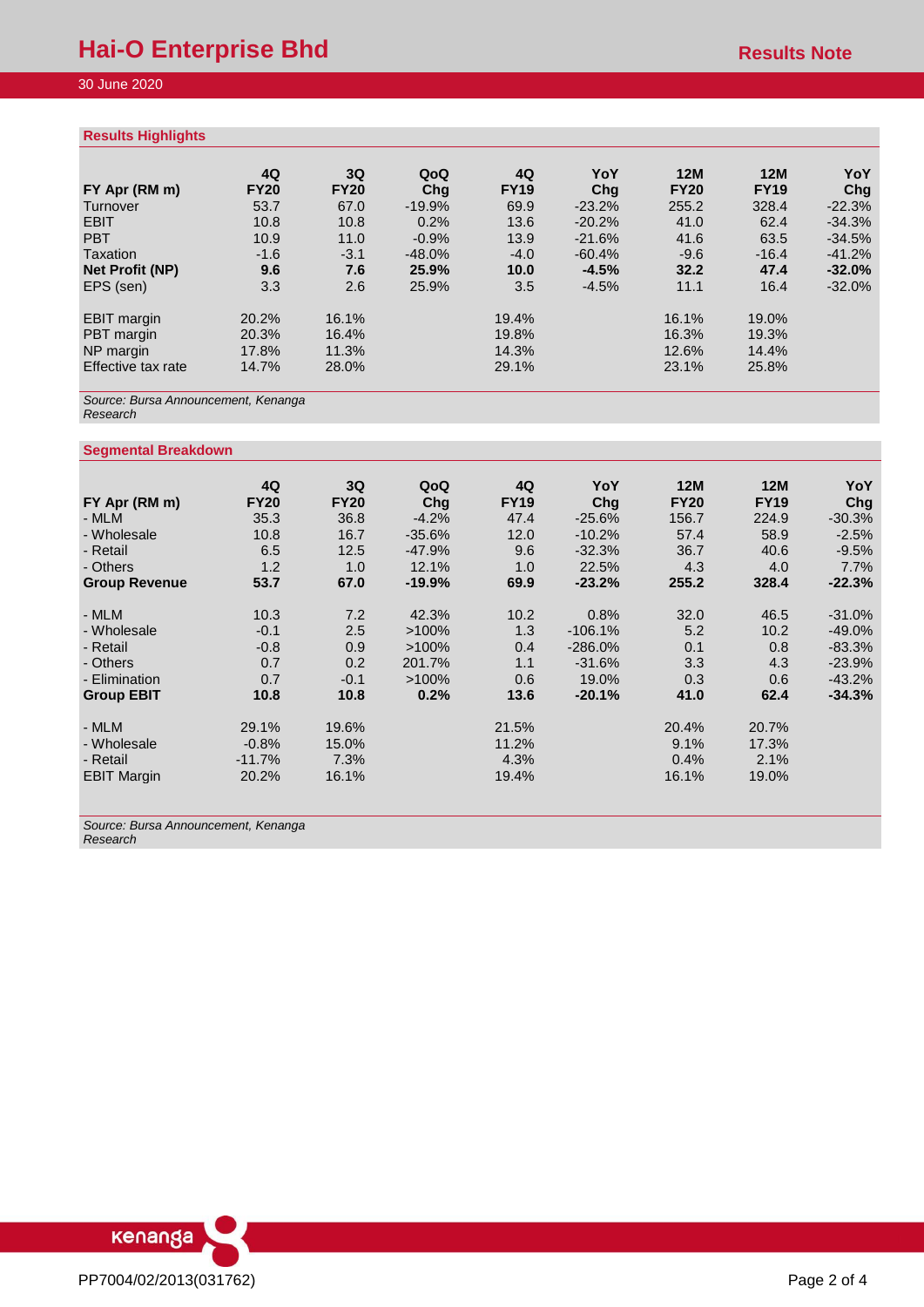# **Peer Comparison**

| <b>Name</b>                            |        | <b>Last Price Market Cap</b> | <b>Shariah</b>   | <b>Current</b> | <b>Revenue Growth</b> |                  |                 | <b>Core Earnings</b><br><b>Growth</b> |       | PER (x) - Core Earnings |                  | PBV(x) |                 | <b>ROE</b><br>(%) | <b>Net Div</b><br><b>YId (%)</b> | <b>Target Price</b> |           |
|----------------------------------------|--------|------------------------------|------------------|----------------|-----------------------|------------------|-----------------|---------------------------------------|-------|-------------------------|------------------|--------|-----------------|-------------------|----------------------------------|---------------------|-----------|
|                                        | (RM)   | (RM'm)                       | <b>Compliant</b> | <b>FYE</b>     | $1-Yr$ .<br>Fwd.      | $2-Yr$ .<br>Fwd. | $1-Yr.$<br>Fwd. | $2-Yr$ .<br>Fwd.                      | Hist. | $1-Yr$ .<br>Fwd.        | $2-Yr$ .<br>Fwd. | Hist.  | $1-Yr.$<br>Fwd. | $1-Yr$ .<br>Fwd.  | $1-Yr$ .<br>Fwd.                 | (RM)                | Rating    |
| <b>F&amp;B AND RETAIL</b>              |        |                              |                  |                |                       |                  |                 |                                       |       |                         |                  |        |                 |                   |                                  |                     |           |
| 7-ELEVEN MALAYSIA HOLDINGS BHD         | 1.31   | 1.506.7                      | N                | 12/2020        | 4.6%                  | 3.4%             | 3.7%            | 7.0%                                  | 29.9  | 28.8                    | 26.9             | 15.8   | 16.7            | 56.5%             | 3.8%                             | 1.30                | <b>MP</b> |
| AEON CO. (M) BHD                       | 1.01   | 1,418.0                      |                  | 12/2020        | $-5.8%$               | $-0.6%$          | $-43.1%$        | 28.5%                                 | 13.0  | 22.8                    | 17.7             | 0.8    | 0.8             | 3.7%              | 4.0%                             | 1.00                | UP        |
| AMWAY (MALAYSIA) HOLDINGS BHD          | 5.05   | 830.1                        |                  | 12/2019        | $-1.0%$               | 2.0%             | $-12.5%$        | 16.5%                                 | 16.2  | 18.5                    | 15.9             | 3.7    | 3.7             | 20.1%             | 5.4%                             | 5.10                | <b>MP</b> |
| DUTCH LADY MILK INDUSTRIES BHD         | 42.90  | 2.745.6                      |                  | 12/2020        | $-3.0%$               | 5.0%             | $-14.2%$        | 13.2%                                 | 26.7  | 31.1                    | 27.4             | 19.0   | 15.1            | 54.2%             | 1.9%                             | 37.55               | <b>UP</b> |
| <b>FRASER &amp; NEAVE HOLDINGS BHD</b> | 32.06  | 11,758.9                     |                  | 09/2020        | 0.6%                  | 2.2%             | $-3.4%$         | 9.1%                                  | 28.0  | 29.0                    | 26.6             | 4.6    | 4.3             | 15.5%             | 1.9%                             | 36.20               | <b>OP</b> |
| <b>HAI-O ENTERPRISE BHD</b>            | 1.86   | 539.9                        | N                | 04/2021        | 2.3%                  | 2.3%             | 9.9%            | 6.5%                                  | 16.8  | 15.3                    | 14.3             | 1.7    | 1.7             | 11.3%             | 4.3%                             | 1.20                | <b>UP</b> |
| <b>MYNEWS HOLDINGS BHD</b>             | 0.700  | 477.5                        | N                | 10/2020        | $-14.7%$              | 11.2%            | $-81.0%$        | 256.9%                                | 17.8  | 93.6                    | 26.2             | 1.6    | 1.6             | 1.7%              | 1.4%                             | 0.480               | UP        |
| <b>NESTLE (MALAYSIA) BHD</b>           | 138.80 | 32,548.6                     |                  | 12/2020        | $-2.2%$               | 1.9%             | $-4.4%$         | 5.8%                                  | 49.9  | 52.2                    | 49.4             | 48.5   | 47.6            | 92.0%             | 1.9%                             | 122.30              | UP        |
| <b>PADINI HOLDINGS BHD</b>             | 2.47   | 1,625.0                      |                  | 06/2020        | $-6.6%$               | 4.7%             | $-15.8%$        | 10.3%                                 | 10.4  | 12.3                    | 11.2             | 2.2    | 2.0             | 17.2%             | 4.7%                             | 2.65                | <b>MP</b> |
| POWER ROOT BHD                         | 2.23   | 923.5                        |                  | 03/2021        | $-1.4%$               | 14.1%            | $-5.8%$         | 11.3%                                 | 17.0  | 18.0                    | 16.2             | 3.6    | 3.3             | 19.2%             | 5.2%                             | 2.45                | <b>MP</b> |
| <b>QL RESOURCES BHD</b>                | 9.50   | 15.413.2                     |                  | 03/2021        | 13.2%                 | 7.4%             | 13.6%           | 9.1%                                  | 64.4  | 56.7                    | 52.0             | 7.4    | 6.8             | 12.4%             | 0.6%                             | 9.05                | <b>MP</b> |
| <b>SPRITZER BHD</b>                    | 2.08   | 436.7                        |                  | 12/2020        | $-2.4%$               | 5.0%             | $-11.2%$        | 16.6%                                 | 14.0  | 15.8                    | 13.5             | 1.1    | 1.0             | 6.6%              | 1.9%                             | 2.10                | <b>MP</b> |
| <b>Simple Average</b>                  |        |                              |                  |                | $-1.4%$               | 4.9%             | $-13.7%$        | 32.6%                                 | 25.3  | 32.8                    | 24.8             | 9.2    | 8.7             | 25.9%             | 3.1%                             |                     |           |
|                                        |        |                              |                  |                |                       |                  |                 |                                       |       |                         |                  |        |                 |                   |                                  |                     |           |
|                                        |        |                              |                  |                |                       |                  |                 |                                       |       |                         |                  |        |                 |                   |                                  |                     |           |
| <b>SIN</b>                             |        |                              |                  |                |                       |                  |                 |                                       |       |                         |                  |        |                 |                   |                                  |                     |           |
| BRITISH AMERICAN TOBACCO (M) BHD       | 10.92  | 3.118.0                      | N                | 12/2020        | $-24.6%$              | $-1.9%$          | $-38.8%$        | $-0.1%$                               | 8.6   | 14.1                    | 14.1             | 7.2    | 7.1             | 51.0%             | 6.9%                             | 10.05               | <b>UP</b> |
| CARLSBERG BREWERY MALAYSIA BHD         | 25.06  | 7,662.0                      | <sup>N</sup>     | 12/2020        | $-28.3%$              | 35.0%            | $-29.5%$        | 36.0%                                 | 26.5  | 37.6                    | 27.7             | 46.4   | 28.9            | 98.1%             | 1.4%                             | 21.00               | UP        |
| <b>HEINEKEN MALAYSIA BHD</b>           | 22.50  | 6,797.2                      | N                | 12/2020        | $-28.7%$              | 16.1%            | $-19.8%$        | 13.9%                                 | 21.7  | 27.1                    | 23.8             | 19.0   | 19.3            | 68.8%             | 3.7%                             | 20.85               | UP        |
| <b>Simple Average</b>                  |        |                              |                  |                | $-27.2%$              | 16.4%            | $-29.4%$        | 16.6%                                 | 19.0  | 26.3                    | 21.9             | 24.2   | 18.5            | 72.6%             | 4.0%                             |                     |           |
|                                        |        |                              |                  |                |                       |                  |                 |                                       |       |                         |                  |        |                 |                   |                                  |                     |           |

*Source: Bloomberg, Kenanga Research*